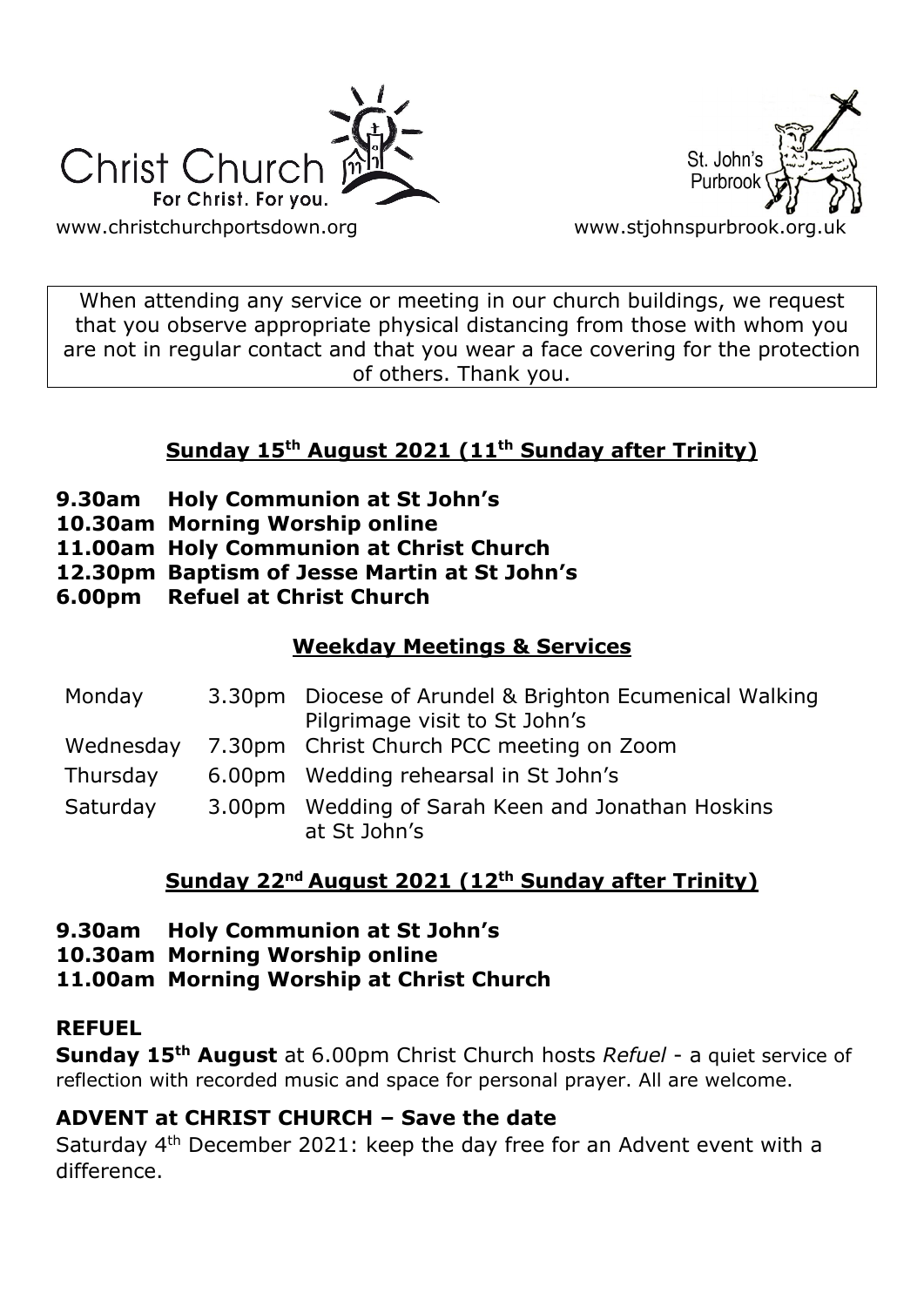### **RIDE & STRIDE – SATURDAY 11th SEPTEMBER**

This annual event raises money for our churches and for Hampshire & The Islands Historic Churches Trust. There are various ways you can support:

- ➢ Get sponsored to cycle or walk around local churches.
- ➢ Sponsor someone else who is taking part
- ➢ Both our churches will be open volunteers are needed (particularly at Christ Church) to welcome visitors

See Linda Banks at Christ Church or Pat Wootten at St John's for details.

## **PARISH ADMINISTRATOR**

We would like to appoint a volunteer administrator (unpaid) to work in the parish office at Christ Church for around 3hrs/week, to cover some core tasks such as producing, distributing and printing this notice sheet and administration relating to weddings and baptisms. Please contact Revd Andy for further information.

### **MISSION OF THE MONTH – AUGUST**

The Mission of the month for August is Bible Society. You can give online at biblesociety.org.uk/get-involved/donate/

### **RUSTY CUTTERS**

Can you wield a strimmer? The volunteer workforce who care for the churchyard at Christ Church are looking for more help. Speak to Peter Clark or Revd Andy for details.

|                         | <b>CONTACTS</b>                            |
|-------------------------|--------------------------------------------|
| <b>Vicar</b>            | Revd Andy Wilson (day off Monday)          |
|                         | vicar@christchurchportsdown.org            |
|                         | purbrookvicar@gmail.com                    |
| Curate                  | <b>Revd Matt Grove</b> (day off Saturday)  |
|                         | matt.grove@christchurchportsdown.org       |
| Churchwarden            | <b>Stephen Anderson</b>                    |
| <b>CCP</b>              | stephen.anderson@christchurchportsdown.org |
|                         |                                            |
| <b>Churchwarden CCP</b> | <b>Karina Golledge</b>                     |
|                         | thegolledges@btinternet.com                |
| Churchwarden            | <b>Bill Jeffery</b>                        |
| <b>SJP</b>              | purbrookchurch@qmail.com                   |
| <b>Hall Manager</b>     | Jacqui Wilson                              |
| <b>CCP</b>              | hall.manager@christchurchportsdown.org     |
| Website                 | <b>Matt Doe</b>                            |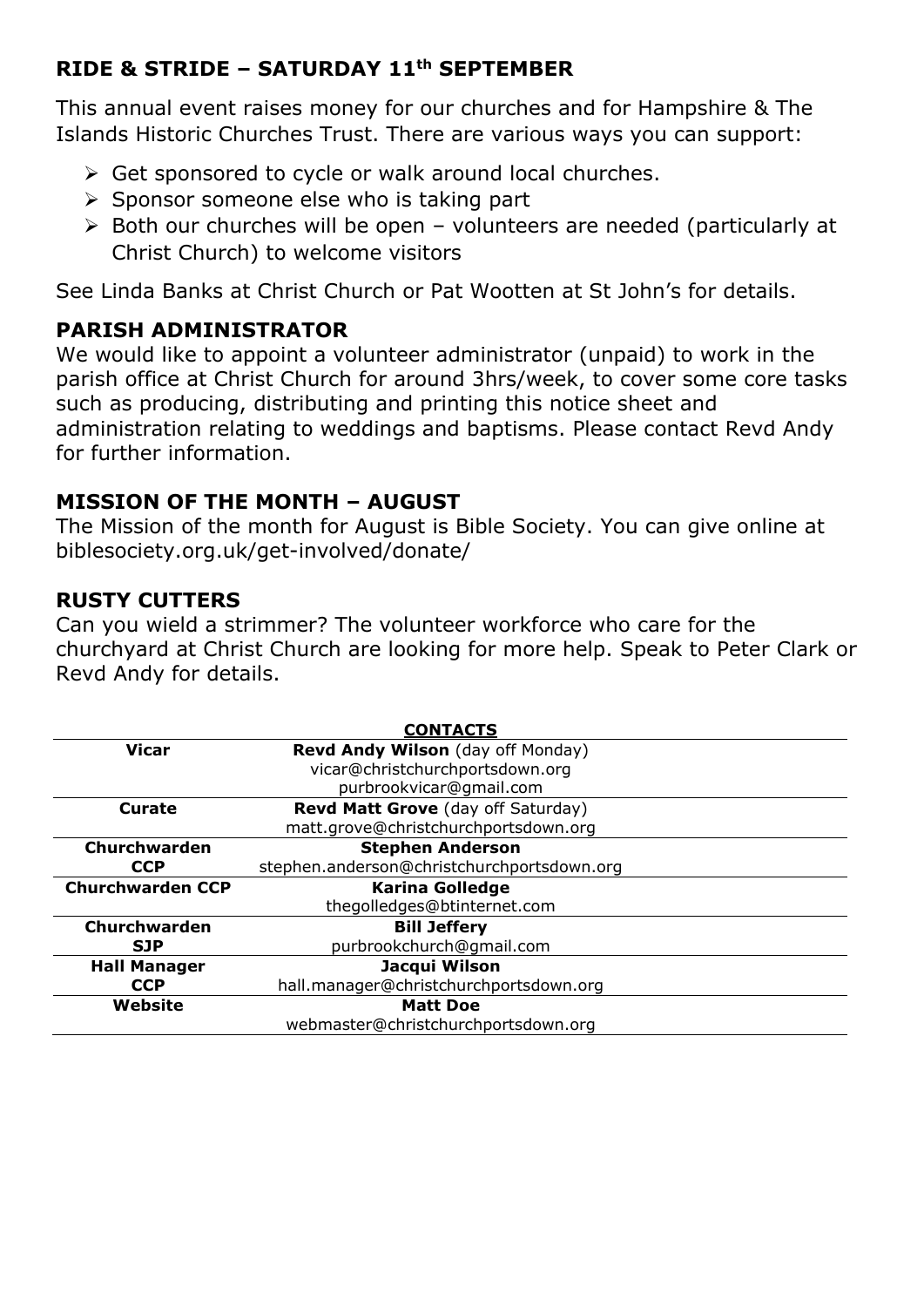# **Sunday 15 August 2021**

11th Sunday after Trinity

# **Collect**

O God, you declare your almighty power most chiefly in showing mercy and pity: mercifully grant to us such a measure of your grace, that we, running the way of your commandments, may receive your gracious promises, and be made partakers of your heavenly treasure; through Jesus Christ your Son our Lord, who is alive and reigns with you, in the unity of the Holy Spirit, one God, now and for ever. *Amen*

## **Proverbs 9:1–6**

 $1$  Wisdom has built her house, she has hewn her seven pillars.  $2$  She has slaughtered her animals, she has mixed her wine, she has also set her table.  $3$  She has sent out her servant-girls, she calls from the highest places in the town, <sup>4</sup> 'You that are simple, turn in here!' To those without sense she says,  $5$  'Come, eat of my bread and drink of the wine I have mixed. <sup>6</sup> Lay aside immaturity, and live, and walk in the way of insight.'

*This is the word of the Lord. Thanks be to God.*

## **Psalm 34:9–14**

 $9$  Fear the Lord, all you his holy ones, for those who fear him lack nothing. <sup>10</sup> Lions may lack and suffer hunger, but those who seek the Lord lack nothing that is good.  $11$  Come, my children, and listen to me; I will teach you the fear of the Lord. <sup>12</sup> Who is there who delights in life and longs for days to enjoy good things? <sup>13</sup> Keep your tongue from evil and your lips from lying words. <sup>14</sup> Turn from evil and do good; seek peace and pursue it.

## **Ephesians 5:15–20**

 $15$  Be careful then how you live, not as unwise people but as wise,  $16$ making the most of the time, because the days are evil. <sup>17</sup> So do not be foolish, but understand what the will of the Lord is.  $18$  Do not get drunk with wine, for that is debauchery; but be filled with the Spirit,  $19$  as you sing psalms and hymns and spiritual songs among yourselves, singing and making melody to the Lord in your hearts, <sup>20</sup> giving thanks to God the Father at all times and for everything in the name of our Lord Jesus Christ.

*This is the word of the Lord. Thanks be to God.*